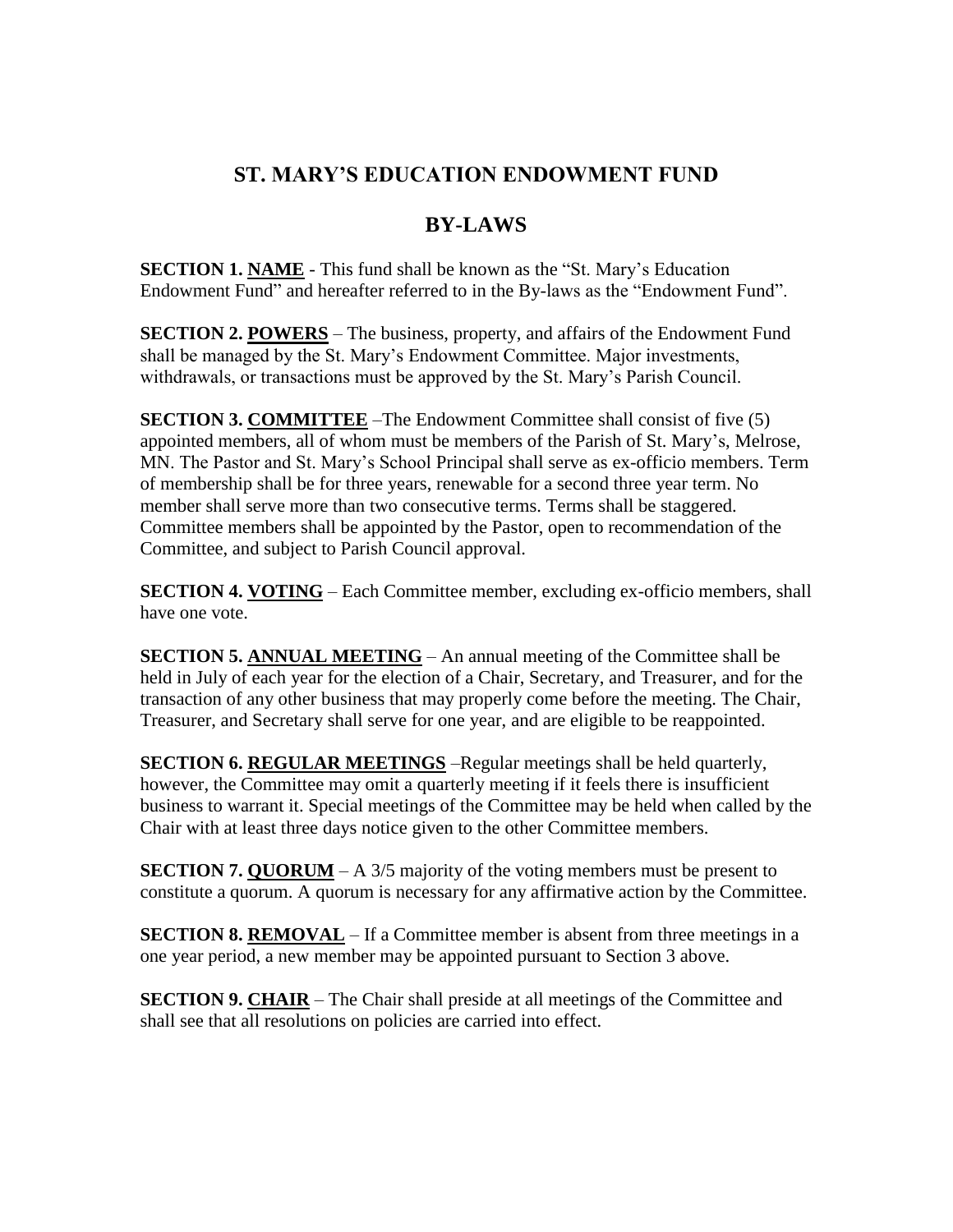**SECTION 10. SECRETARY** – The Secretary shall record minutes of every meeting, and make the minutes available to the Parish Secretary who will send them to Committee members. The Secretary and Parish Secretary will also take care of all Committee correspondence.

**SECTION 11. TREASURER** – The Treasurer shall keep accurate accounts of all money of the Endowment Fund and present a financial report at each quarterly meeting. The Treasurer shall oversee the deposit of all money, drafts, and checks in the name of and to the credit of the Endowment Fund in such banks and depositories as the Committee shall designate.

**SECTION 12. CHECKS AND DISBURSEMENTS** – All disbursements from the Endowment Fund shall be approved by the Committee, pursuant to Section 2 above and subject to any policies adopted by the Committee. After approval, the Chair and Treasurer shall direct the execution of all checks and disbursements. The Committee shall not disburse any funds constituting the principal of the Endowment Fund. Only net gain over the principal may be used.

**SECTION 13. GENERAL PURPOSES** – The Endowment Fund is established for education and religious purposes and to further such purposes either directly or indirectly.

**SECTION 14. RESPONSIBILITIES** – The Committee shall have the exclusive responsibility to:

- A. Promote, solicit, and accept money and property, which shall constitute assets of the Endowment Fund.
- B. Oversee the investments and assets of the Endowment Fund so as to provide income for the Endowment Fund purposes.
- C. Adopt By-laws and policies for the management of the affairs of the Committee and the Endowment Fund and adopt policies for the governing of disbursement of income from the Endowment Fund so as to carry out the purposes for which it is created.

**SECTION 15. CONTINGENCY-SCHOOL CLOSING** – In the event St. Mary's School would be permanently discontinued for any reason, then the fund shall be continued for religious and charitable purposes for the Church of St. Mary's, Melrose, MN.

**SECTION 16. FUND DISSOLUTION** – In the event the Endowment Fund is ever dissolved or discontinued, the proceeds shall be paid to the Church of St. Mary's, Melrose, MN, for the religious and charitable purposes of said institution. Dissolution of the Endowment Fund would require action of the Parish Council and Parish Corporate Board.

**SECTION 17. REPORTS** – It shall be the duty of the Committee to prepare an annual report describing the activities of the Endowment Fund and said report shall be presented to the Parish Council and the Finance Committee at their January meeting.